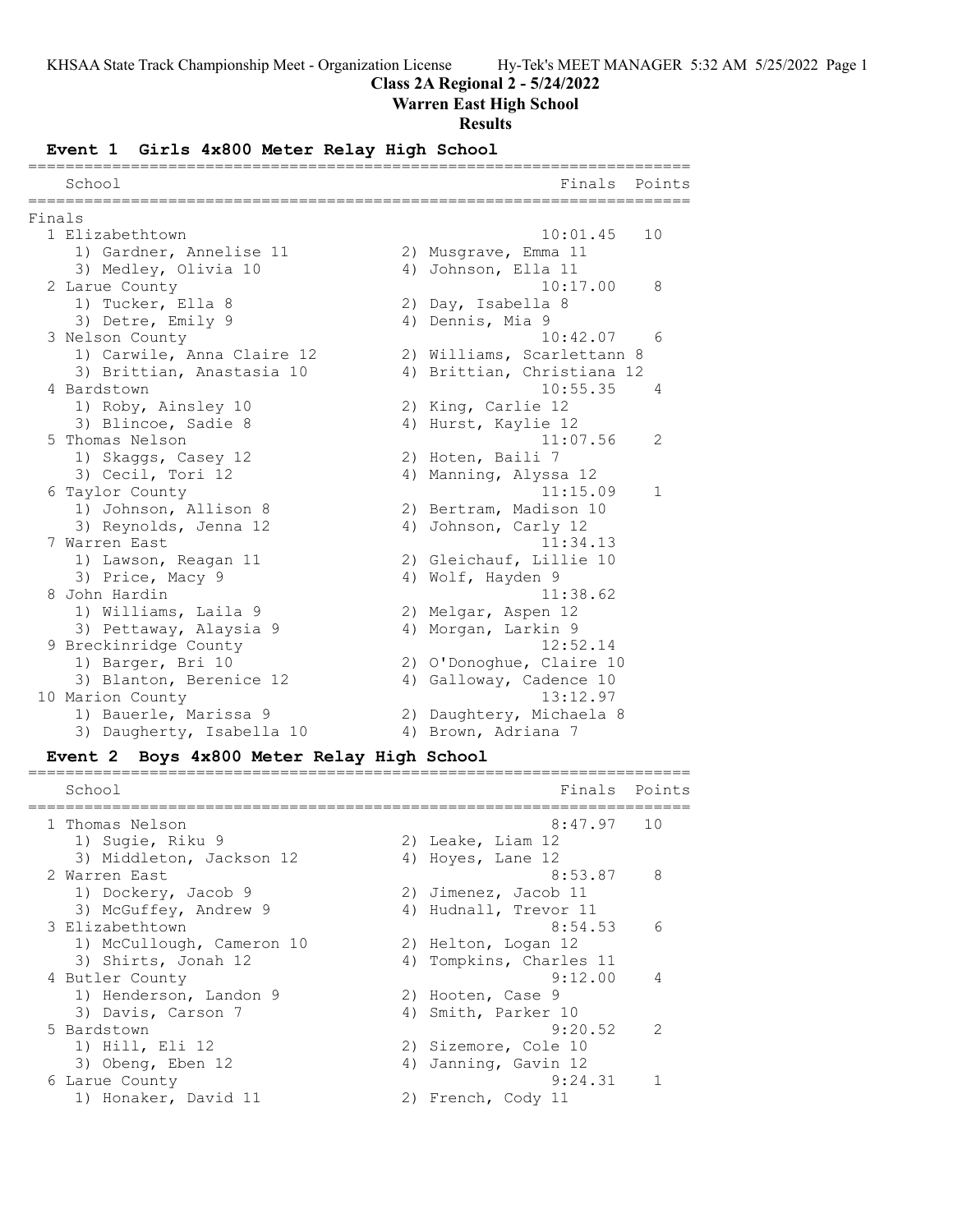==========================================================================

# **Class 2A Regional 2 - 5/24/2022**

### **Warren East High School**

### **Results**

### **....Event 2 Boys 4x800 Meter Relay High School**

| 3) Faulkner, Nate 10    | 4) Gross, Brock 10    |
|-------------------------|-----------------------|
| 7 Breckinridge County   | 9:28.65               |
| 1) Clifford, CJ 10      | 2) Lucas, Shane 10    |
| 3) Clark, Liam 10       | 4) Wilson, Spencer 11 |
| 8 Adair County          | 9:29.25               |
| 1) Boutte, Jacob 8      | 2) King, Kolt 7       |
| 3) Strong, Dylan 12     | 4) Rich, Luke 10      |
| 9 John Hardin           | 9:37.61               |
| 1) Atwood, Konnor 11    | 2) Dugan, Jakob 12    |
| 3) Mausser, Adam 11     | 4) Keown, Lucas 10    |
| 10 Taylor County        | 9:58.38               |
| 1) McCubbin, Jaxon 8    | 2) Blair, Will 11     |
| 3) Tucker, Witman 10    | 4) Matthias, jost 12  |
| 11 Nelson County        | 10:23.86              |
| 1) Burnison, Alex 11    | 2) Kelley, Brandt 8   |
| 3) Carmichael, Jacob 11 | 4) Shields, Jacob 8   |

### **Event 3 Girls 100 Meter Hurdles High School**

==========================================================================

| Name                    | Year School      | Finals H# Points |                |                |
|-------------------------|------------------|------------------|----------------|----------------|
| 1 Woods, Tayanah        | 10 Warren East   | 15.89            | $\mathcal{S}$  | 10             |
| 2 Murphy, Caroline      | 11 Glasgow       | 16.21            | 3              | 8              |
| 3 Blincoe, Tate         | 10 Bardstown     | $17.12$ 3        |                | 6              |
| 4 Larue, Audrey         | 12 Nelson County | 17.49            | 3              | $\overline{4}$ |
| 5 Mattingly, Grace      | 9 Marion County  | 18.96            | 2              | $\overline{2}$ |
| 6 Puckett, Wraylee      | 10 Hart County   | 19.00            | 2              |                |
| 7 Kudrna, Amelia        | 9 Larue County   | 19.10            | 3              |                |
| 8 Sanders, Noelle       | 9 John Hardin    | 19.41            | 2              |                |
| 9 McCarroll, Jakayla    | 9 Warren East    | 19.52            | 3              |                |
| 10 Oliver, Abbie        | 9 Taylor County  | 20.88            | 2              |                |
| 11 Forsythe, Imani      | 9 Elizabethtown  | 21.14            | 2              |                |
| 12 Nishobora, Josephine | 9 Warren Central | 21.15            | $\mathbf{1}$   |                |
| 13 Webb, Nyelli         | 10 Larue County  | 21.39            | $\overline{2}$ |                |
| 14 Gilpin, Maddie       | 12 Thomas Nelson | 21.65            | $\mathbf{1}$   |                |
| 15 Daugherty, Isabella  | 10 Marion County | 21.75            | 3              |                |
| 16 Schuhmann, Jillian   | 11 Taylor County | 23.14            | $\mathbf{1}$   |                |
| 17 Burba, Kenzie        | 12 Thomas Nelson | 23.77            | $\mathbf{1}$   |                |
| -- Dossett, Claire      | 12 Nelson County | DNF              | 3              |                |

### **Event 4 Boys 110 Meter Hurdles High School**

| Name                       | Year School       | Finals H# Points |               |                  |
|----------------------------|-------------------|------------------|---------------|------------------|
| 1 Parker, Zane             | 12 Taylor County  | 15.95            |               | 2 10             |
| 2 Binion, Landon           | 12 Butler County  | 16.372           |               | - 8              |
| 3 Raley, Yared             | 12 Bardstown      | 16.75            |               | $2^{\circ}$<br>6 |
| 4 Arterburn, Trent         | 10 Warren East    | 16.97            | 2             | 4                |
| 5 Hunter-Williamson, Aidan | 12 Larue County   | 17.86            | 2             | $\overline{2}$   |
| 6 Christian, Lucas         | 10 Glasgow        | 18.06            | $\mathcal{L}$ |                  |
| 7 Watson, Cross            | 8 Taylor County   | 18.60            | $\mathcal{L}$ |                  |
| 8 Dossett, Alex            | 12 Nelson County  | 19.07            | $\mathcal{L}$ |                  |
| 9 Merta, Skyler            | 9 Nelson County   | 19.80            | 1             |                  |
| 10 Beason, Jordan          | 11 Warren Central | 20.48            | $\mathbf{1}$  |                  |
| 11 Turner, Landon          | 9 Larue County    | 20.81            |               |                  |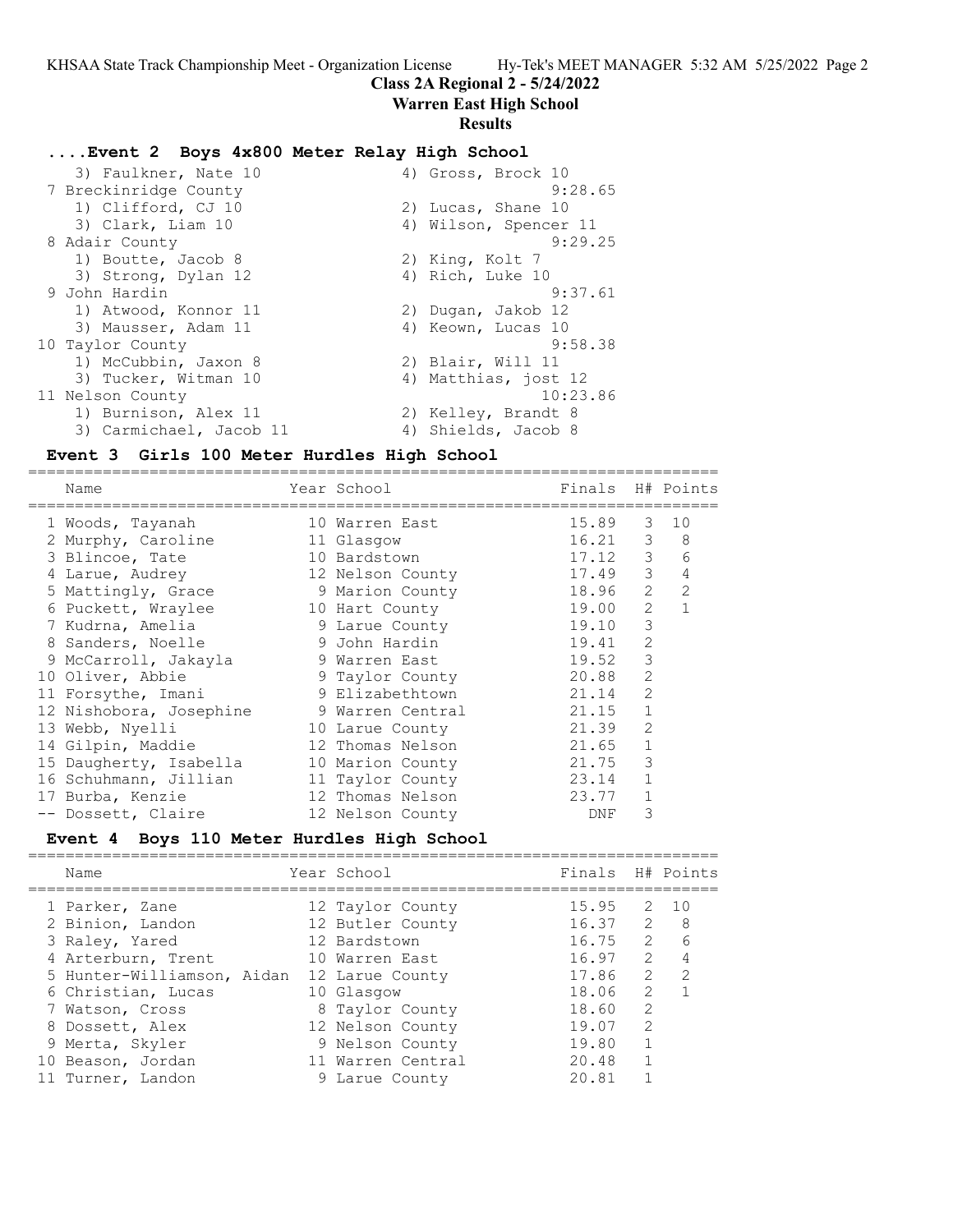### **Class 2A Regional 2 - 5/24/2022**

### **Warren East High School**

#### **Results**

### **....Event 4 Boys 110 Meter Hurdles High School**

# 12 Watson, Travis 10 Adair County 22.70 1

# **Event 5 Girls 100 Meter Dash High School**

| Name                                       | Year School              | Finals H# Points |                |                |
|--------------------------------------------|--------------------------|------------------|----------------|----------------|
| 1 Carter, Amiyah                           | 10 Warren East           | 12.77            | 4              | 10             |
| 2 Rine, Makenna                            | 10 Warren East           | 12.84 3 8        |                |                |
| 3 Hunt, Aaliyah                            | 11 John Hardin           | 13.19 4          |                | 6              |
| 4 Drain, Janiya                            | 11 John Hardin           | 13.53            | $\overline{4}$ | $\overline{4}$ |
| 5 Moore, Mya                               | 7 Elizabethtown          | 13.55            | $\overline{4}$ | $\overline{2}$ |
| 6 Fogle, Mikiya                            | 12 Glasgow               | 13.60            | 4              | $\mathbf{1}$   |
| 7 Brown, Lyniah                            | 9 Franklin-Simpson 13.61 |                  | $\overline{4}$ |                |
| 8 Garcia, Noelle                           | 9 Elizabethtown 13.62    |                  | 3              |                |
| 9 Miller, Mya                              | 10 Adair County          | 13.65            | $\overline{4}$ |                |
| 10 Austin, Cynthia 9 Glasgow               |                          | 13.72            | 3              |                |
| 11 Reynolds, Kennedy 5 9 Hart County       |                          | 13.75            | 3              |                |
| 12 Greene, KaTavia                         | 7 Warren Central         | 13.76            | $\overline{2}$ |                |
| 13 McGinnis-Boyd, Artilla 7 Warren Central |                          | 13.83            | $\overline{2}$ |                |
| 14 Redmon, Shaylah                         | 11 Nelson County 14.01   |                  | $\sqrt{4}$     |                |
| 15 Carter, Callie                          | 9 Taylor County          | 14.06            | $\overline{2}$ |                |
| 15 Brown, Olivia                           | 9 Franklin-Simpson 14.06 |                  | $1\,$          |                |
| 17 Stiles, Isabella                        | 10 Thomas Nelson         | 14.07            | $\overline{2}$ |                |
| 18 Brown, Mayatu                           | 11 Adair County          | 14.11            | $\overline{c}$ |                |
| 19 Morris, Olivia                          | 9 Nelson County 14.45    |                  | $\overline{2}$ |                |
| 20 Schultz, Kynleigh 10 Allen County       |                          | 14.61            | $\mathbf{1}$   |                |
| 21 Rosner, Victoria                        | 10 Taylor County         | 14.72            | $\overline{2}$ |                |
| 22 Cundari, Adriana 10 Hart County         |                          | 15.02            | $\mathbf{1}$   |                |
| 23 Nemeth, Jada                            | 12 Thomas Nelson         | 15.42            | $\overline{c}$ |                |
| 24 Warren, Jonacia                         | 7 Marion County 15.73    |                  | $1\,$          |                |
| 25 Hoppes, Alexis                          | 12 Marion County 15.96   |                  | $\mathbf{1}$   |                |
| 26 Lewis, Kailynd                          | 12 Larue County          | 16.52            | $\mathbf{1}$   |                |
| -- Lucas, Lauren                           | 12 Breckinridge County   | DNF              | $\mathbf{1}$   |                |

### **Event 6 Boys 100 Meter Dash High School**

========================================================================== Year School **Finals** H# Points ========================================================================== 1 Morris, Josh 12 Butler County 11.09 5 10 2 Williams, Kel 12 Bardstown 11.39 5 8 3 Patterson, Deanglo 11 Warren Central 11.62 5 6 4 Grant, Lane 9 Adair County 11.71 4 4 5 Green, Makyah 11 Elizabethtown 11.81 5 2 6 Williams, Dalyn 8 Taylor County 11.89 5 1 7 Flippin, Le Quentin 11 Warren East 12.06 4 8 Pierce, Dylan 12 Adair County 12.08 3 9 Doyle, Connor 11 Warren East 12.11 4 10 Hollis, Brandon 11 Larue County 12.15 5 11 Rhinehart, Quenten 10 Breckinridge County 12.15 4 12 Thomas, Daylan 8 Glasgow 12.17 2 13 Barnes, Dalton 10 Thomas Nelson 12.19 4 14 Mills, Darrion 9 Taylor County 12.29 4 15 Butler, Dustin 12 Hart County 12.30 5 16 Verderaime, Anthony 10 Allen County 12.31 3 17 Lawler, Ashton 12 John Hardin 12.38 3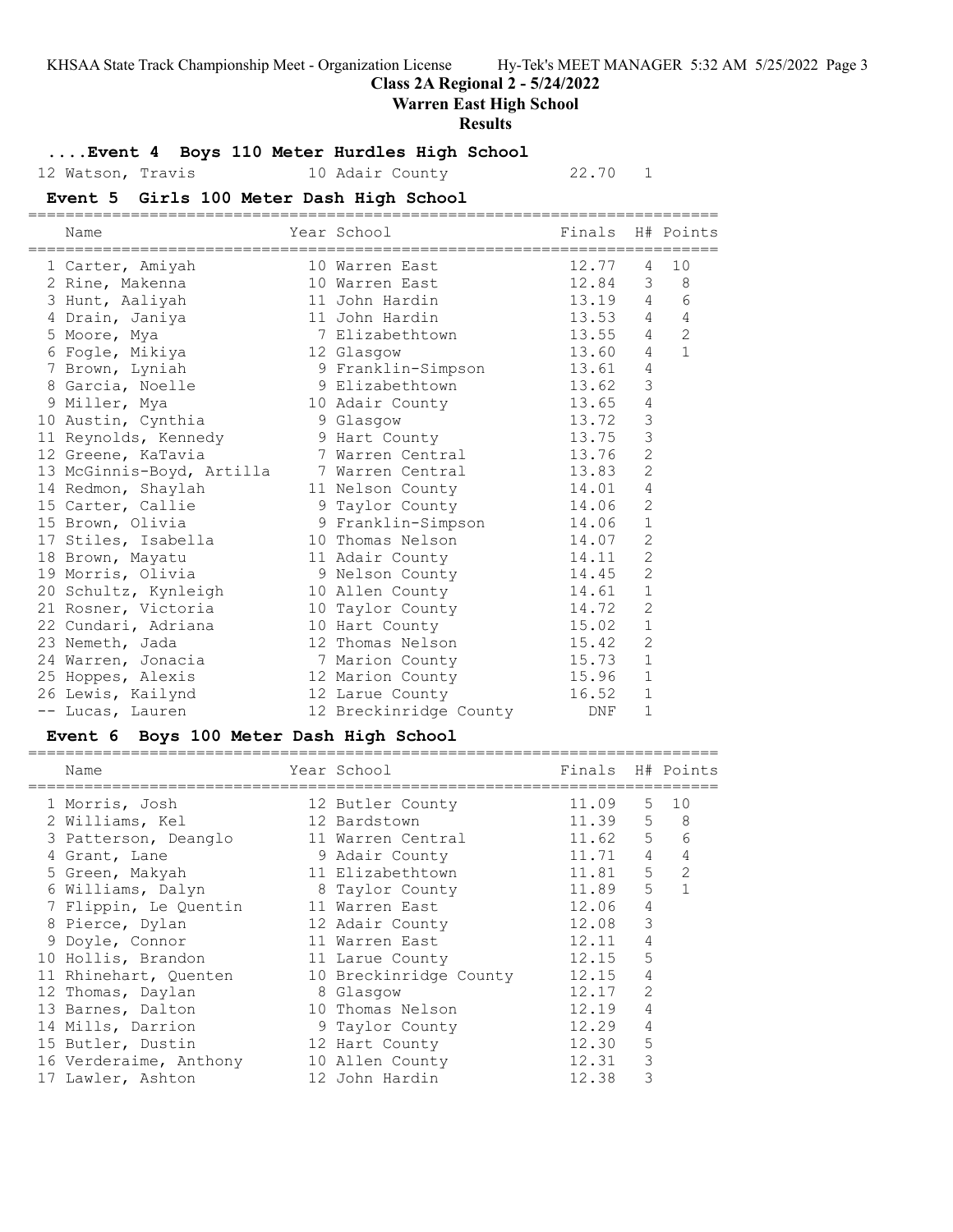**Class 2A Regional 2 - 5/24/2022**

**Warren East High School**

#### **Results**

### **....Event 6 Boys 100 Meter Dash High School**

| 18 Wimpsett, Chance   | 10 Thomas Nelson       | 12.43<br>2             |
|-----------------------|------------------------|------------------------|
| 19 Lawlis, Anthony    | 9 Hart County          | 12.46<br>2             |
| 20 Calhoun, Kenyin    | 9 Bardstown            | 12.47<br>$\mathcal{L}$ |
| 21 Nealy, Zach        | 12 Franklin-Simpson    | 12.49<br>2             |
| 22 Sublett, Sean      | 9 Franklin-Simpson     | 12.52<br>3             |
| 23 Hatfield, Riley    | 9 Larue County         | 12.63<br>3             |
| 24 Haycraft, Ryan     | 10 Breckinridge County | 12.77<br>3             |
| 25 Barker, Ty         | 10 Marion County       | 12.85<br>3             |
| 26 Riley, Matthew     | 11 Nelson County       | 13.44<br>$\mathbf{1}$  |
| 27 Serrano, Noe       | 11 Marion County       | 13.45                  |
| 28 Stephenson, Gareth | 12 Nelson County       | 13.54<br>$\mathcal{L}$ |

#### **Event 7 Girls 4x200 Meter Relay High School**

========================================================================== School **Finals** H# Points ========================================================================== 1 Warren East 1:47.52 2 10 1) Stark, Cheyenne 11 2) Rine, Makenna 10 3) Alexander, Natajia 10  $\hskip10mm$  4) Carter, Amiyah 10 2 Bardstown 1:47.91 2 8 1) Courtney, Miyah 8 2) Thompson, Niah 11 3) Livers, Kadence 9 4) Blincoe, Tate 10 3 John Hardin 1:48.36 2 6 1) Drain, Janiya 11  $\qquad \qquad$  2) Hunt, Aaliyah 11 3) Moore, Trinity 11 4) Tucker, Kiara 11 4 Elizabethtown 1:49.74 2 4 1) Goodman, Kieran 9 2) Cockerham, Jansen 11 3) Musgrave, Emma 11 1 4) Inman, Adelyn 10 5 Warren Central 1:51.41 2 2 1) Meister, Maggie 10 2) Simmons, Ariana 12 3) Greene, KaTavia 7 (4) Lazo, Kelsey 12 6 Thomas Nelson 1:54.31 2 1 1) Mooney, Amelia 10 2) Vance, Kaylee 11 3) Wooton, Ella 12 4) Stiles, Isabella 10 7 Adair County 1:56.20 2 1) Martin, Zowi 9 2) Bennett, Mackenzie 12 3) Brown, Mayatu 11 4) Miller, Mya 10 8 Larue County 2:04.45 1 1) Belcher, Shalee 11 2) Gross, Laila 12 3) Montgomery, Destiny 10 4) Wooldridge, Molli Jo 8 9 Breckinridge County 2:09.42 1 1) Barger, Bri 10 2) Fraley, Keeylee 7 3) O'Donoghue, Claire 10 (4) Lucas, Lauren 12 10 Marion County 2:18.25 1 1) Daughtery, Michaela 8 2) Cecil, Rowan 8 3) Brown, Adriana 7 (4) Perry, Trinity 10

### **Event 8 Boys 4x200 Meter Relay High School**

========================================================================== School Finals H# Points ========================================================================== 1 Butler County 1:34.13 2 10 1) Phelps, Zach 12 2) Laughing, Luke 11 3) Chambers, Kyle 10 (4) Binion, Landon 12 2 Warren East 1:34.14 2 8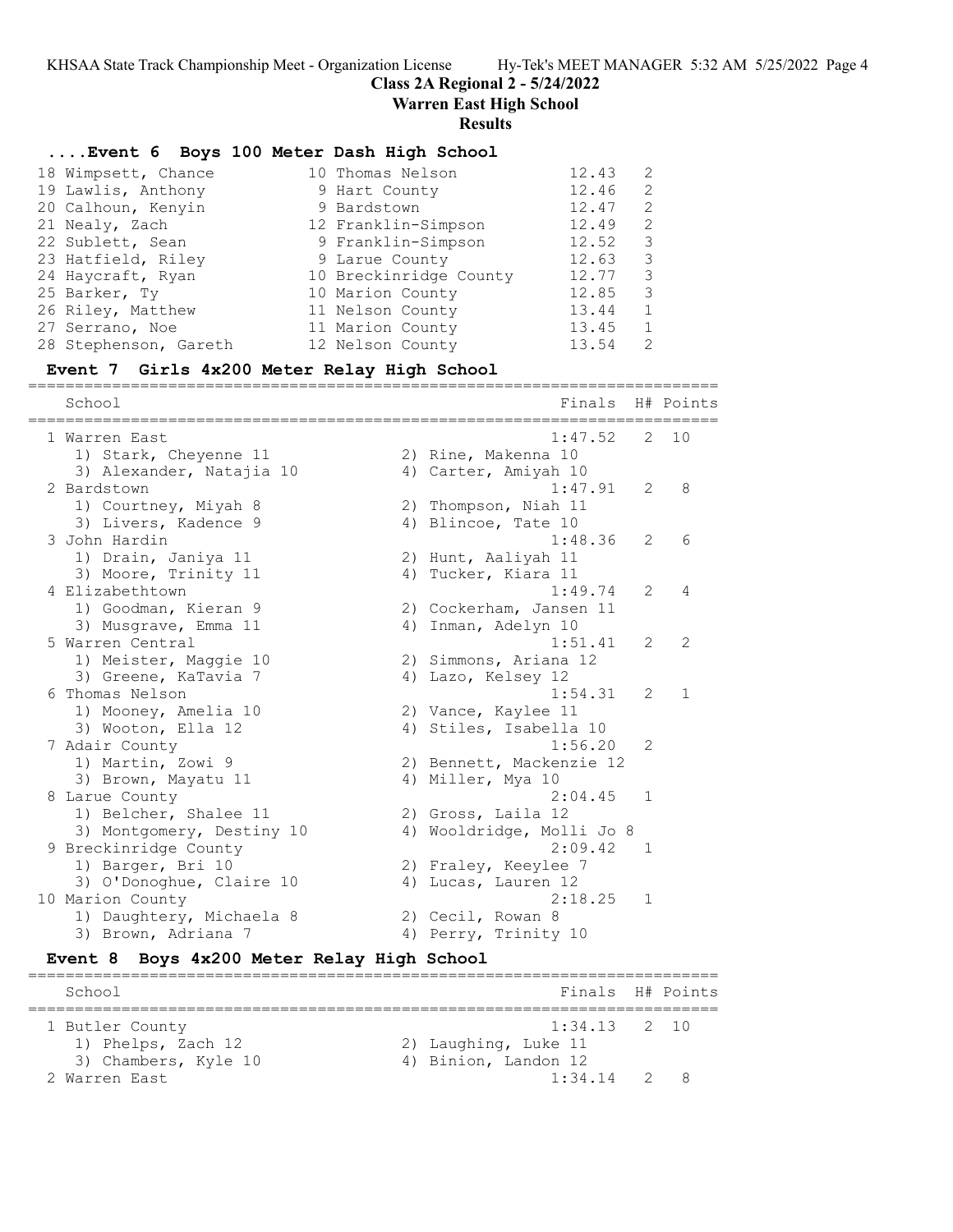### **Class 2A Regional 2 - 5/24/2022**

**Warren East High School**

#### **Results**

### **....Event 8 Boys 4x200 Meter Relay High School**

| 1) Ghee, Isaiah 11         |    | 2) Doyle, Connor 11       |                 |                |
|----------------------------|----|---------------------------|-----------------|----------------|
| 3) Andrews, Isaiah 11      |    | 4) Faison, Kavon 12       |                 |                |
| 3 Warren Central           |    | 1:34.98                   | $2\overline{6}$ |                |
| 1) Villafuerte, Izayiah 11 |    | 2) Jefferson, Malik 11    |                 |                |
| 3) Do, Cole 7              |    | 4) Patterson, Deanglo 11  |                 |                |
| 4 Bardstown                |    | 1:35.08                   | $2^{\circ}$     | $\overline{4}$ |
| 1) Payne, Caleb 10         |    | 2) Clay, Tayon 11         |                 |                |
| 3) Tonge, Shannon 11       |    | 4) Williams, Kel 12       |                 |                |
| 5 Elizabethtown            |    | 1:36.03                   | 2               | 2              |
| 1) Tompkins, Charles 11    |    | 2) Green, Makyah 11       |                 |                |
| 3) Silva, Aaron 11         |    | 4) Adams, Donovan 12      |                 |                |
| 6 Glasgow                  |    | 1:36.39                   | 2               | $\overline{1}$ |
| 1) Blair, Austin 11        |    | 2) Thomas, Daylan 8       |                 |                |
| 3) Kirkpatrick, Braden 10  |    | 4) Long, Jamarian 12      |                 |                |
| 7 Thomas Nelson            |    | 1:37.67                   | 2               |                |
| 1) Spalding, Colton 10     |    | 2) Smith, Zander 10       |                 |                |
| 3) Wooton, Ian 10          |    | 4) Chevalier, Thomas 10   |                 |                |
| 8 Adair County             |    | 1:38.26                   | 2               |                |
| 1) White, Carter 10        |    | 2) Robertson, Bryant 12   |                 |                |
| 3) Wasson, Kaden 9         |    | 4) Grant, Lane 9          |                 |                |
| 9 Larue County             |    | 1:39.03                   | $\mathbf{1}$    |                |
| 1) Wiley, John 9           |    | 2) Wootton, Tate 11       |                 |                |
| 3) Munoz, Carlos 9         | 4) | Hatfield, Riley 9         |                 |                |
| 10 Breckinridge County     |    | 1:44.83                   | $\overline{1}$  |                |
| 1) Mills, Kolton 12        |    | 2) Haycraft, Ben 10       |                 |                |
| 3) Martin, Ashton 12       |    | 4) Wheatley, Christian 12 |                 |                |

### **Event 9 Girls 1600 Meter Run High School**

========================================================================== Name Year School Finals H# Points ========================================================================== 1 Johnson, Ella 11 Elizabethtown 5:03.06 2 10 2 Tucker, Ella 8 Larue County 5:30.37 2 8 3 Day, Isabella 8 Larue County 5:30.41 2 6 4 Brittian, Christiana 12 Nelson County 5:44.79 2 4 5 Denson, Tracey 11 Breckinridge County 5:47.33 2 2 6 Skaggs, Casey 12 Thomas Nelson 5:48.99 2 1 7 Manning, Alyssa 12 Thomas Nelson 5:49.37 2 8 McGuffey, Emma 12 Warren East 5:52.29 2 9 Beckham, Molly 8 Warren East 5:56.33 2 10 Carwile, Anna Claire 12 Nelson County 5:59.92 2 11 Medley, Olivia 10 Elizabethtown 6:02.36 2 12 Roby, Ainsley 10 Bardstown 6:02.97 2 13 Reynolds, Jenna 12 Taylor County 6:09.23 2 14 King, Carlie 12 Bardstown 6:12.00 1 15 Winchel, Emma 8 Butler County 6:12.02 1 16 Jenson, Makenna 11 Taylor County 6:14.06 2 17 Pettaway, Alaysia 9 John Hardin 6:30.39 1 18 Pike, Anne Rhoades 8 Glasgow 6:34.25 1 19 Davis, Allison 10 Allen County 6:35.52 1 20 Burton, Malanna 7 Adair County 6:47.78 1 21 Hillock, Brianna 8 Adair County 6:51.78 1 22 Blanton, Berenice 12 Breckinridge County 6:59.53 1 23 Bauerle, Marissa 9 Marion County 7:30.44 1 24 Jones, Phebe 8 Marion County 8:44.57 1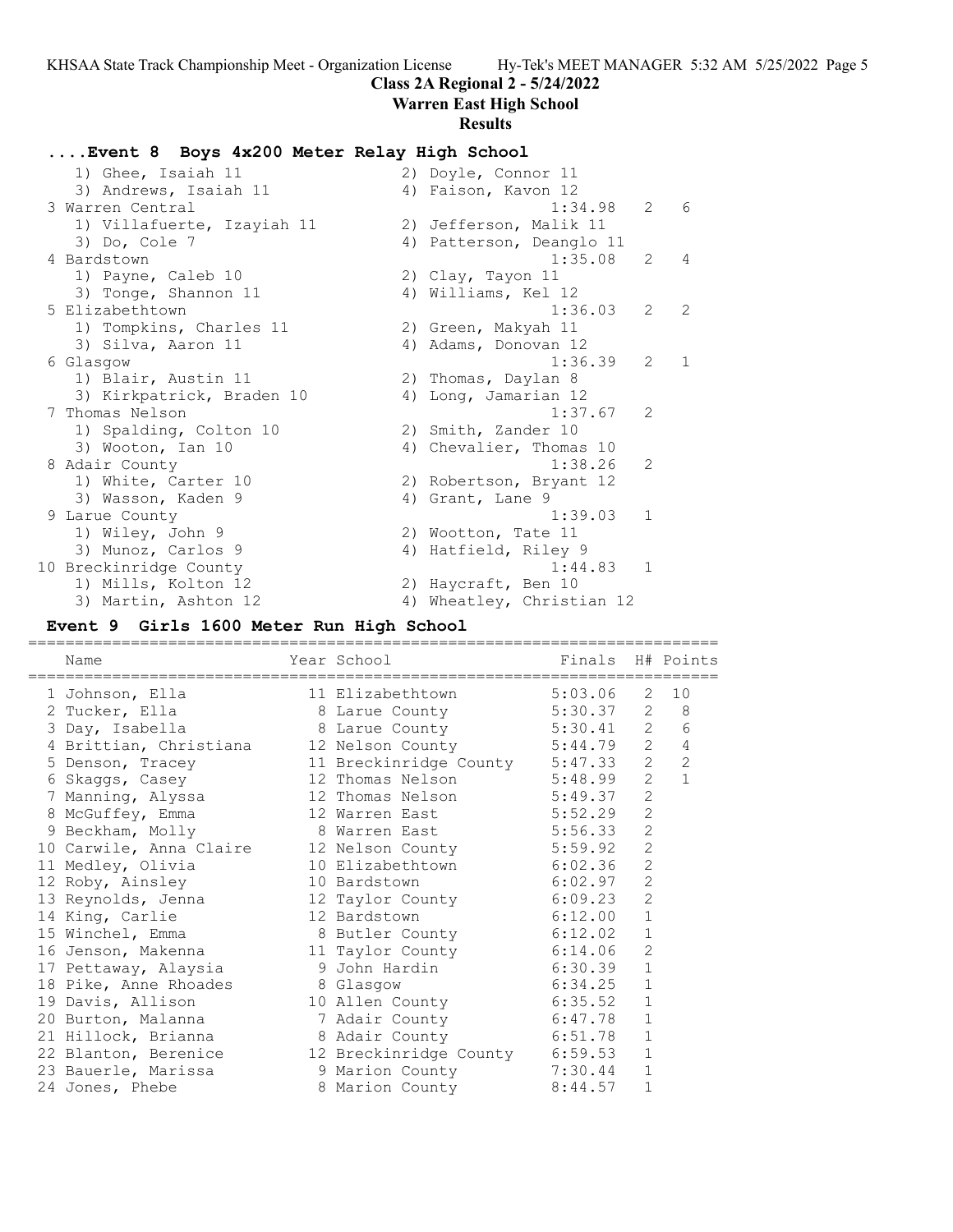**Class 2A Regional 2 - 5/24/2022**

**Warren East High School**

# **Results**

# **Event 10 Boys 1600 Meter Run High School**

| Name                                                       | Year School              | Finals             |                | H# Points |
|------------------------------------------------------------|--------------------------|--------------------|----------------|-----------|
|                                                            |                          |                    |                |           |
| 1 Hoyes, Lane                                              | 12 Thomas Nelson         | 4:26.08            | 2<br>2         | 10<br>8   |
| 2 Sugie, Riku                                              | 9 Thomas Nelson          | 4:26.67<br>4:35.33 | 2              |           |
| 3 Hines, Chase                                             | 12 Larue County          |                    | $\overline{2}$ | 6         |
| 4 Smith, Parker                                            | 10 Butler County         | 4:49.57            |                | 4         |
| 5 Hill, Eli                                                | 12 Bardstown             | 4:52.09            | 2              | 2         |
| 6 Helton, Logan                                            | 12 Elizabethtown         | 4:55.39            | 2              | 1         |
| 7 Sweazy, Landon                                           | 9 Nelson County          | 5:03.60            | $\mathbf{1}$   |           |
| 8 Atwood, Konnor                                           | 11 John Hardin           | 5:09.87            | 2              |           |
| 9 Clifford, CJ                                             | 10 Breckinridge County   | 5:11.86            | $\mathbf{2}$   |           |
| 10 Blair, Will                                             | 11 Taylor County         | 5:12.13            | 2              |           |
| 11 Mausser, Adam                                           | 11 John Hardin           | 5:14.61            | 1              |           |
| 12 McGuffey, Andrew                                        | 9 Warren East            | 5:15.96            | 1              |           |
| 13 Hudnall, Trevor                                         | 11 Warren East           | 5:16.04            | 2              |           |
| 14 Boutte, Jacob                                           | 8 Adair County           | 5:31.26            | $\mathbf{1}$   |           |
| 15 Burnison, Alex                                          | 11 Nelson County         | 5:39.84            | 1              |           |
| 16 Bower, Jackson                                          | 12 Glasgow               | 5:40.42            | 1              |           |
| 17 Jeffers, Jack                                           | 11 Franklin-Simpson      | 5:40.96            | 1              |           |
| 18 Tucker, Witman                                          | 10 Taylor County         | 5:45.21            | 1              |           |
| 19 Heredia, Baird                                          | 10 Warren Central        | 5:48.95            | 1              |           |
| 20 Munger, Justin                                          | 12 Marion County         | 5:53.03            | 1              |           |
| 21 Sagrecy, Everett                                        | 8 Bardstown              | 5:56.30            | 1              |           |
| 22 Pasley, Landon                                          | 12 Warren Central        | 5:57.13            | 1              |           |
| Event 11 Girls 4x100 Meter Relay High School               |                          |                    |                |           |
|                                                            |                          |                    |                |           |
| School<br>============<br>================================ |                          | Finals             |                | H# Points |
| 1 Glasgow                                                  |                          | 50.05              | 2              | 10        |
| 1) Austin, Cynthia 9                                       | 2) Fogle, Mikiya 12      |                    |                |           |
| 3) Murphy, Caroline 11                                     | 4) Bradley, Maryonna 12  |                    |                |           |
| 2 Warren East                                              |                          | 50.35              | 2              | 8         |
| 1) Stark, Cheyenne 11                                      | 2) Rine, Makenna 10      |                    |                |           |
| 3) Alexander, Natajia 10                                   |                          |                    |                |           |
|                                                            |                          |                    |                |           |
|                                                            | 4) Carter, Amiyah 10     |                    |                |           |
| 3 Elizabethtown                                            |                          | 52.16              | 2              | 6         |
| 1) Garcia, Noelle 9                                        | 2) Hernandez, Yesenia 12 |                    |                |           |
| 3) Inman, Adelyn 10                                        | 4) Moore, Mya 7          |                    |                |           |
| 4 John Hardin                                              |                          | 52.32              | 2              | 4         |
| 1) Drain, Janiya 11                                        | 2) Hunt, Aaliyah 11      |                    |                |           |
| 3) Moore, Trinity 11                                       | 4) Tucker, Kiara 11      |                    |                |           |
| 5 Bardstown                                                |                          | 52.56              | 2              | 2         |
| 1) Buzick, Claire 7                                        | 2) Thompson, Niah 11     |                    |                |           |
| 3) Railley, Zarionha 8                                     | 4) Livers, Kadence 9     |                    |                |           |
| 6 Warren Central                                           |                          | 52.80              | 2              | 1         |
| 1) Meister, Maggie 10                                      | 2) Simmons, Ariana 12    |                    |                |           |
| 3) Yagabo, Yapembe 10                                      | 4) Lazo, Kelsey 12       |                    |                |           |
| 7 Thomas Nelson                                            |                          | 54.07              | 2              |           |
| 1) Mooney, Amelia 10                                       | 2) Coffman, Maggie 12    |                    |                |           |
| 3) Wooton, Ella 12                                         | 4) Stiles, Isabella 10   |                    |                |           |
| 8 Adair County                                             |                          | 54.90              | 1              |           |
| 1) Martin, Zowi 9                                          | 2) Wilson, Alyssa 11     |                    |                |           |
| 3) Brown, Mayatu 11                                        | 4) Miller, Mya 10        |                    |                |           |
| 9 Nelson County                                            |                          | 55.52              | 1              |           |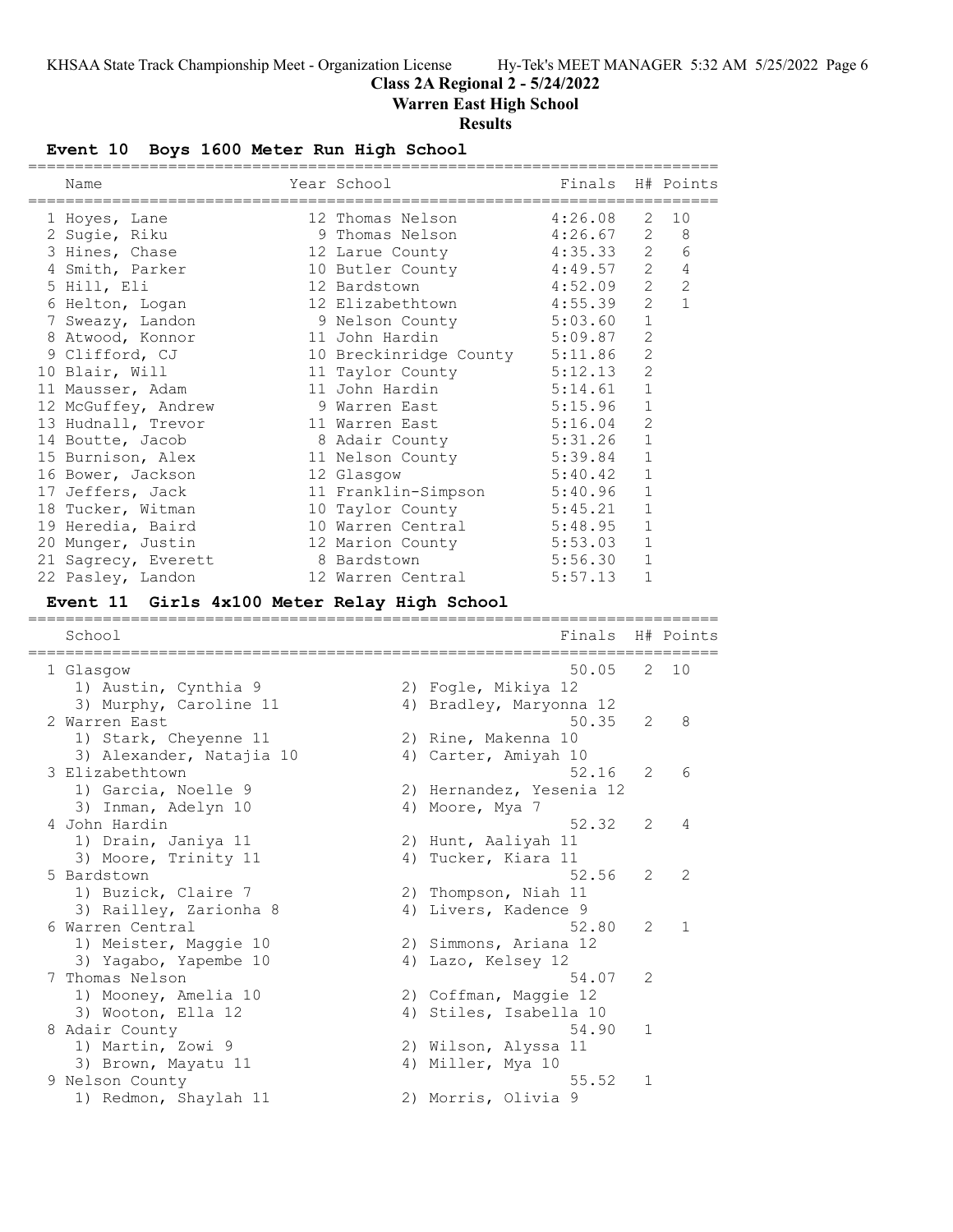### **Class 2A Regional 2 - 5/24/2022**

### **Warren East High School**

#### **Results**

### **....Event 11 Girls 4x100 Meter Relay High School**

3) Dossett, Jenna 12 4) Higdon, Ella 8<br>10 Larue County 59.32 1 10 Larue County 59.32 1 1) Belcher, Shalee 11 2) Holston, Hannah 10 3) Wooldridge, Molli Jo 8 4) McFelia, Claire 10 11 Taylor County 59.34 1 1) Rosner, Victoria 10 2) Brown, Maddy 9 3) Oliver, Karleigh 10  $\hskip 1.6cm 4$  Oliver, Abbie 9 12 Marion County 1:03.25 1 1) Brown, Adriana 7 2) Warren, Jonacia 7 3) Mattingly, Grace 9 (4) Hoppes, Alexis 12 -- Franklin-Simpson DNF 2 1) Brown, Lyniah 9 2) Brown, Olivia 9 3) Halmon, Kaelyn 9 19 10 4) McDonald, Asjah 8

### **Event 12 Boys 4x100 Meter Relay High School**

========================================================================== School **Finals** H# Points ========================================================================== 1 Warren East 45.24 2 10 1) Ghee, Isaiah 11 2) Flippin, Le Quentin 11 3) Doyle, Connor 11 (4) Faison, Kavon 12 2 Warren Central 45.27 2 8 1) Villafuerte, Izayiah 11 2) Jefferson, Malik 11 3) Manirakiza, Summy 12 4) Patterson, Deanglo 11 3 Glasgow 45.50 2 6 1) Christian, Blaine 12 (2) Thomas, Daylan 8 3) Kirkpatrick, Braden 10  $\hskip1cm$  4) Long, Jamarian 12 4 Larue County 45.88 2 4 1) Hollis, Brandon 11 2) Taylor, Canaan 12 3) Hollis, Brandon 11 (2) Taylor, Canaan 12<br>3) Wootton, Tate 11 (4) Miller, Reed 12<br>5 Elizabethtown (46.21 (2) 5 Elizabethtown 46.21 2 2 1) Schory, Benjamin 10 2) Jones, Hudson 10 3) Mckinney, Jordan 9 1944 (1988) 4 4 Green, Makyah 11 6 Bardstown 46.35 2 1 1) Payne, Caleb 10 2) Clay, Tayon 11 3) Sizemore, Cole 10 (4) Tonge, Shannon 11 7 Thomas Nelson 47.32 1 1) Wimpsett, Chance 10 2) Smith, Zane 10 3) Smith, Zander 10 4) Spalding, Colton 10 8 Adair County 1998 1 1) Pierce, Dylan 12 2) Lacy, Jakeb 10 3) Wasson, Kaden 9 19 10 11 4 4 Miller, Toma 9 Marion County 48.47 1 1) Barker, Ty 10 2) Cox, Landen 10 3) Williams, Laquan 12 4) Van Why IV, Harry 12 10 Franklin-Simpson 48.48 1 1) Thomas, Zay 12 2) Nealy, Zach 12 3) Brown, Jabari 10 4) Sublett, Sean 9 11 Taylor County 48.78 1 1) Reeves, Leland 8 2) Mills, Darrion 9 3) Smith, Keeshon 10  $\hskip1cm$  4) Williams, Dalyn 8 12 Hart County 49.13 1 1) Beeler, Cole 10 2) Asbury, Kameron 9 3) Lawlis, Anthony 9 (4) Butler, Dustin 12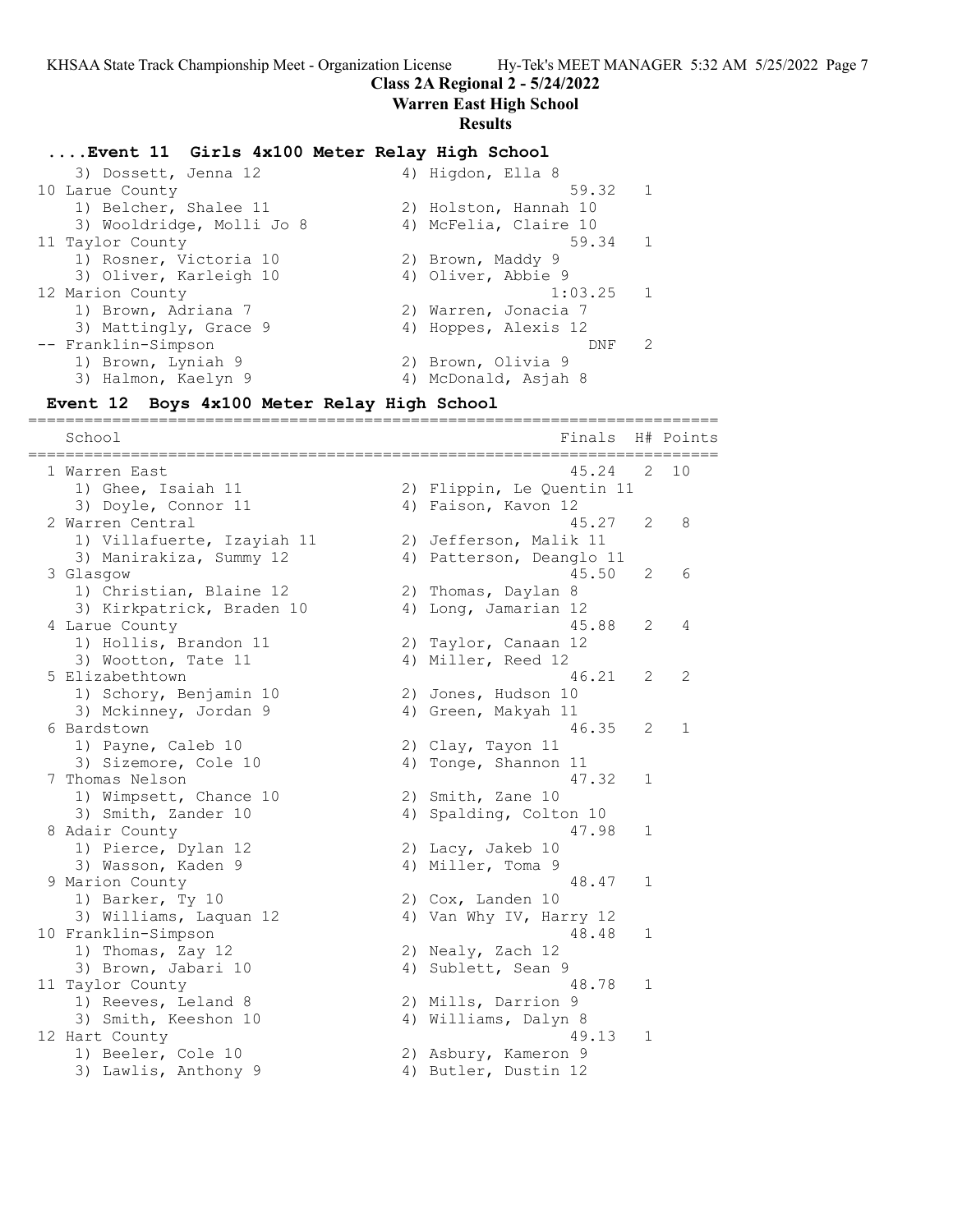# **Class 2A Regional 2 - 5/24/2022**

**Warren East High School**

# **Results**

# **Event 13 Girls 400 Meter Dash High School**

| Name                                     | Year School                          | Finals             |                | H# Points      |
|------------------------------------------|--------------------------------------|--------------------|----------------|----------------|
|                                          |                                      |                    |                |                |
| 1 Grimes, Isabel                         | 12 Breckinridge County               | 59.52              | 4              | 10             |
| 2 Cockerham, Jansen                      | 11 Elizabethtown                     | 1:02.89            | 4              | $\,8\,$        |
| 3 Dennis, Mia                            | 9 Larue County                       | 1:03.60            | 4              | 6              |
| 4 Moore, Bailey                          | 9 Butler County                      | 1:03.65            | 4              | 4              |
| 5 Smith, Ashleah                         | 7 Bardstown                          | 1:04.39            | 4              | 2              |
| 6 Courtney, Miyah                        | 8 Bardstown                          | 1:06.31            | 4              | $\mathbf{1}$   |
| 7 Goodman, Kieran                        | 9 Elizabethtown                      | 1:06.81            | 4              |                |
| 8 Meister, Maggie                        | 10 Warren Central                    | 1:06.85            | 1              |                |
| 9 Higdon, Maggie                         | 11 Nelson County                     | 1:07.63            | 4              |                |
| 10 Carter, Callie                        | 9 Taylor County                      | 1:08.54            | $\mathbf{2}$   |                |
| 11 Dossett, Jenna                        | 12 Nelson County                     | 1:09.11            | $\mathbf{2}$   |                |
| 12 Wood, Olivia                          | 7 Glasgow                            | 1:09.55            | 3              |                |
| 13 Poland, Keely                         | 10 Glasgow                           | 1:10.63            | 3              |                |
| 14 Lawson, Reagan                        | 11 Warren East                       | 1:12.63            | $\mathsf 3$    |                |
| 15 Wolf, Hayden                          | 9 Warren East                        | 1:13.30            | 3              |                |
| 16 Martin, Zowi                          | 9 Adair County                       | 1:14.26            | 3              |                |
| 17 Sweeney, Chloe                        | 8 Allen County                       | 1:15.05            | $\mathbf{2}$   |                |
| 18 Parker, Paris                         | 11 John Hardin                       | 1:16.18            | 2              |                |
| 19 Johnson, Allison                      | 8 Taylor County                      | 1:18.32            | $\overline{2}$ |                |
| 20 Vick, Emma                            | 10 Allen County                      | 1:21.82            | $\mathbf 1$    |                |
| 21 Smith, Sophie                         | 7 Adair County                       | 1:22.07            | $\overline{2}$ |                |
| Event 14 Boys 400 Meter Dash High School |                                      |                    |                |                |
|                                          |                                      |                    |                |                |
|                                          |                                      |                    |                |                |
| Name                                     | Year School                          | Finals             |                | H# Points      |
| 1 Morris, Josh                           |                                      | 50.25              | 4              | 10             |
|                                          | 12 Butler County<br>12 Elizabethtown |                    | 4              | 8              |
| 2 Adams, Donovan                         |                                      | 51.52<br>51.74     | 4              | 6              |
| 3 Phelps, Zach                           | 12 Butler County<br>12 Bardstown     |                    | 4              | 4              |
| 4 Williams, Kel                          |                                      | 52.54              | $\overline{4}$ | $\overline{2}$ |
| 5 Chevalier, Thomas                      | 10 Thomas Nelson                     | 52.85              | 4              | $\mathbf{1}$   |
| 6 Krulik, Hunter                         | 11 Allen County                      | 55.65              | 4              |                |
| 7 Clay, Tayon                            | 11 Bardstown                         | 55.66              |                |                |
| 8 Miller, Reed                           | 12 Larue County                      | 56.05              | 3              |                |
| 9 Matthias, jost                         | 12 Taylor County                     | 56.98              | 3              |                |
| 10 Lewis, Elijah                         | 12 Glasgow                           | 57.06              | 3              |                |
| 11 Sturgeon, Dustin                      | 9 Warren East                        | 57.08              | 4              |                |
| 12 White, Carter                         | 10 Adair County                      | 57.32              | 3              |                |
| 13 Metcalf, Jessie                       | 11 John Hardin                       | 57.37              | 3              |                |
| 14 Dockery, Jacob                        | 9 Warren East                        | 57.44              | 2              |                |
| 15 Leabow, Tyler                         | 10 Nelson County                     | 58.07              | 2              |                |
| 16 Honaker, David                        | 11 Larue County                      | 58.58              | 3              |                |
| 17 Frazier, Ryan                         | 10 Breckinridge County               | 59.89              | $\mathbf{2}$   |                |
| 18 Roswell, Riley                        | 10 Nelson County                     | 1:00.91            | $\mathbf{2}$   |                |
| 19 Dykes, Colton                         | 9 Taylor County                      | 1:01.25            | $\mathbf{2}$   |                |
| 20 Lawrence, Carter                      | 8 John Hardin                        | 1:01.74            | $\mathbf{2}$   |                |
| 21 Palagi, Will                          | 10 Marion County                     | 1:02.02            | 2              |                |
| 22 Zink, Connor                          | 10 Marion County                     | 1:08.41            | 1              |                |
| 23 Heater, Jaylin<br>24 Smith, Isaac     | 11 Glasgow<br>7 Hart County          | 1:12.24<br>1:40.32 | 1<br>1         |                |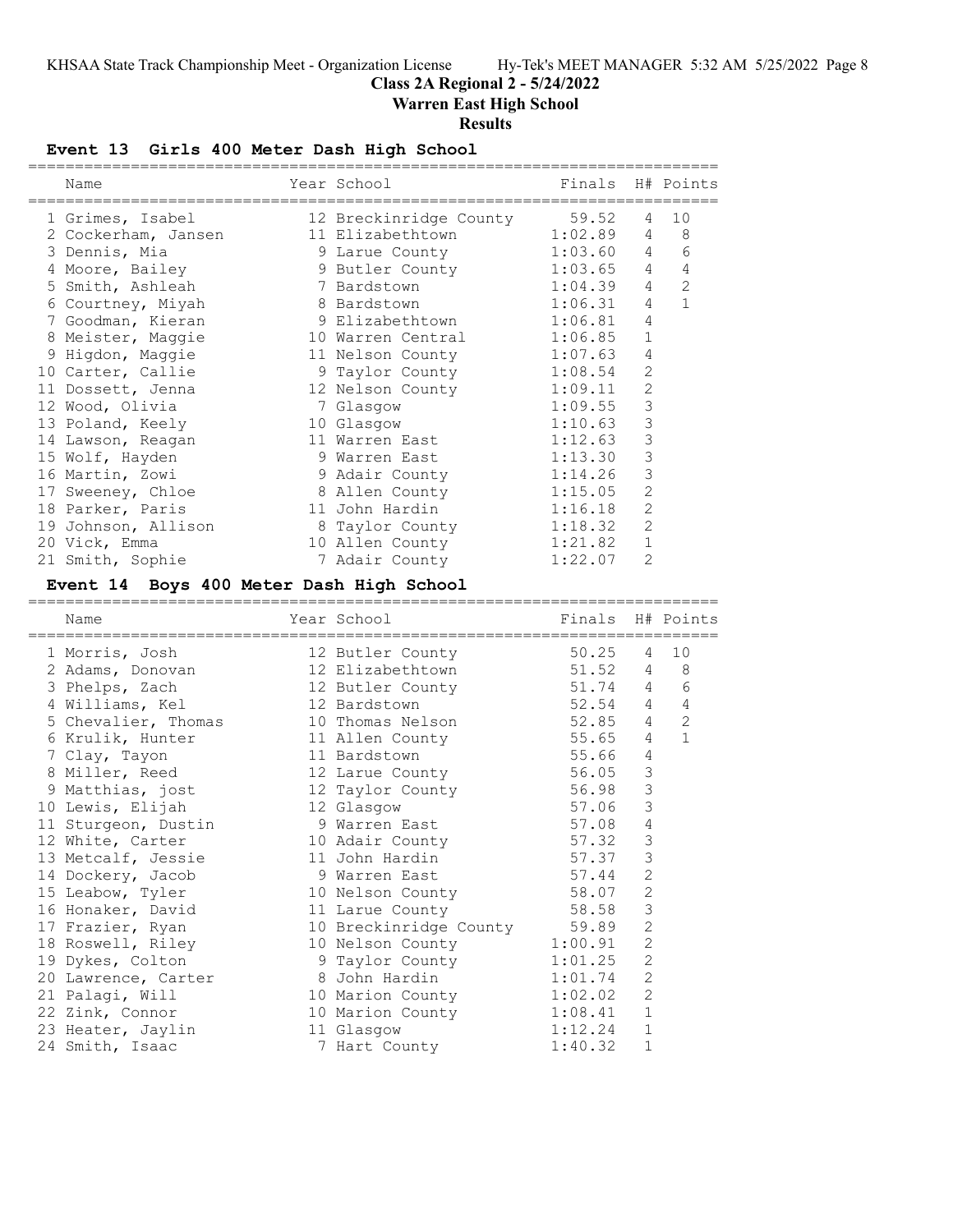# **Class 2A Regional 2 - 5/24/2022**

**Warren East High School**

### **Results**

# **Event 15 Girls 300 Meter Hurdles High School**

| Name                    | Year School            | Finals H# Points |                |                |
|-------------------------|------------------------|------------------|----------------|----------------|
| 1 Blincoe, Tate         | 10 Bardstown           | 47.47            | $\overline{4}$ | 10             |
| 2 Murphy, Caroline      | 11 Glasgow             | 48.41            | 4              | 8              |
| 3 Miller, Mya           | 10 Adair County        | $50.05$ 4        |                | 6              |
| 4 Woods, Tayanah        | 10 Warren East         | 51.42            | $\overline{4}$ | $\overline{4}$ |
| 5 Larue, Audrey         | 12 Nelson County       | 52.05            | $\overline{4}$ | 2              |
| 6 Inman, Adelyn         | 10 Elizabethtown       | 52.73            | $\overline{4}$ | $\mathbf{1}$   |
| 7 Chambers, Caroline    | 12 Butler County       | 52.83            | 3              |                |
| 8 Livers, Kadence       | 9 Bardstown            | 53.07            | $\overline{4}$ |                |
| 9 Sanders, Noelle       | 9 John Hardin          | 53.14            | 3              |                |
| 10 Hernandez, Yesenia   | 12 Elizabethtown       | 53.20            | 4              |                |
| 11 Scott, Shelby        | 12 Franklin-Simpson    | 53.45            | 3              |                |
| 12 Dossett, Claire      | 12 Nelson County       | 56.38            | 3              |                |
| 13 Phillips, Ava        | 10 Breckinridge County | 57.33            | 3              |                |
| 14 Kudrna, Amelia       | 9 Larue County         | 57.73            | 3              |                |
| 15 McCarroll, Jakayla   | 9 Warren East          | 57.73            | 3              |                |
| 16 Phillips, Lyla       | 9 Taylor County        | 59.14            | 3              |                |
| 17 Gilpin, Maddie       | 12 Thomas Nelson       | 1:05.28          | $\overline{2}$ |                |
| 18 Pike, Anne Rhoades   | 8 Glasgow              | 1:06.30          | $\overline{2}$ |                |
| 19 Burba, Kenzie        | 12 Thomas Nelson       | 1:07.01          | $\overline{2}$ |                |
| 20 Nishobora, Josephine | 9 Warren Central       | 1:07.39          | $\overline{2}$ |                |

### **Event 16 Boys 300 Meter Hurdles High School**

==========================================================================

| Name                 | Year School       | Finals  |                | H# Points     |
|----------------------|-------------------|---------|----------------|---------------|
| 1 Binion, Landon     | 12 Butler County  | 41.11   | 3              | 10            |
| 2 Tompkins, Charles  | 11 Elizabethtown  | 43.65   | 3              | 8             |
| 3 Raley, Yared       | 12 Bardstown      | 43.72 3 |                | 6             |
| 4 Arterburn, Trent   | 10 Warren East    | 44.37   | 3              | 4             |
| 5 Shirts, Jonah      | 12 Elizabethtown  | 44.40   | 3              | $\mathcal{L}$ |
| 6 Watson, Cross      | 8 Taylor County   | 45.48   | 3              | $\mathbf{1}$  |
| 7 Laughing, Luke     | 11 Butler County  | 45.82   | $\overline{2}$ |               |
| 8 Christian, Lucas   | 10 Glasgow        | 45.95   | 2              |               |
| 9 Ghee, Isaiah       | 11 Warren East    | 46.14   | 3              |               |
| 10 Williams, Brayden | 9 Larue County    | 47.12   | 2              |               |
| 11 Lawler, Ashton    | 12 John Hardin    | 47.63   | 3              |               |
| 12 Dossett, Alex     | 12 Nelson County  | 49.36   | 2              |               |
| 13 Beason, Jordan    | 11 Warren Central | 50.11   | $\mathcal{L}$  |               |
| 14 Marksbury, Jacob  | 9 Larue County    | 50.80   | 2              |               |
| 15 Merta, Skyler     | 9 Nelson County   | 51.74   | $\mathbf{1}$   |               |
| 16 Watson, Travis    | 10 Adair County   | 57.24   |                |               |
|                      |                   |         |                |               |

### **Event 17 Girls 800 Meter Run High School**

| Finals H# Points<br>Year School<br>Name                                |                |
|------------------------------------------------------------------------|----------------|
| 2:27.15<br>12 Breckinridge County<br>1 Grimes, Isabel                  | 2 10           |
| 2:28.12<br>2 Dennis, Mia<br>2 8<br>9 Larue County                      |                |
| 2:33.59<br>2<br>3 Tucker, Ella<br>8 Larue County                       | 6              |
| 11 Elizabethtown<br>2:34.79<br>4 Musqrave, Emma                        | $2 \quad 4$    |
| 5 Williams, Laila<br>2:37.42<br>$\overline{2}$<br>9 John Hardin        | $\overline{2}$ |
| 2:37.51<br>6 Williams, Scarlettann<br>$\mathcal{P}$<br>8 Nelson County | $\overline{1}$ |
| 7 Carwile, Anna Claire<br>2:40.95<br>12 Nelson County<br>$\mathcal{L}$ |                |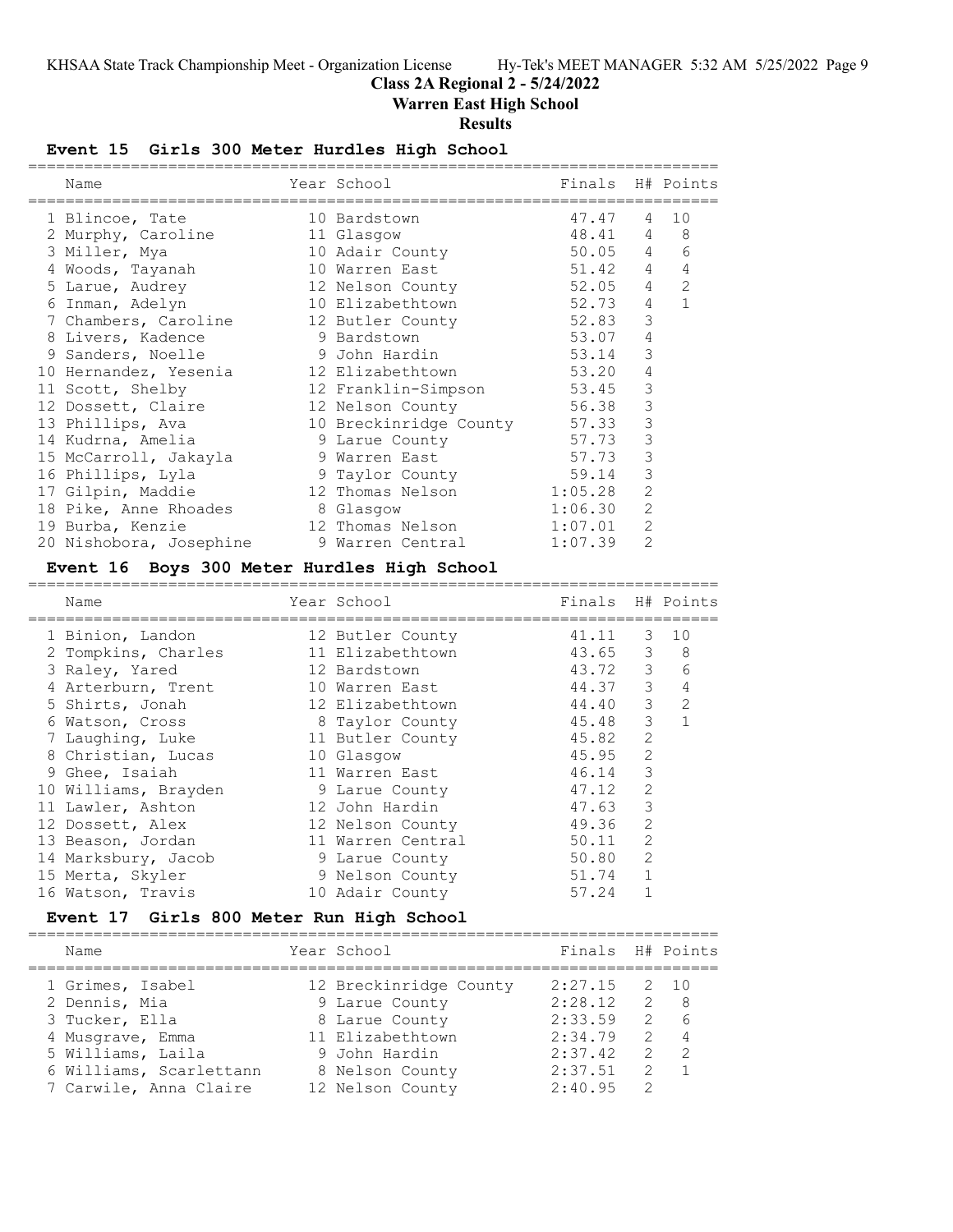### **Class 2A Regional 2 - 5/24/2022**

**Warren East High School**

#### **Results**

### **....Event 17 Girls 800 Meter Run High School**

| 8 Bertram, Madison       | 10 Taylor County       | 2:42.11 | 2            |
|--------------------------|------------------------|---------|--------------|
| 9 Roby, Ainsley          | 10 Bardstown           | 2:46.22 | 2            |
| 10 Webster, Briley       | 10 Butler County       | 2:46.74 | $\mathbf{1}$ |
| 11 Manning, Alyssa       | 12 Thomas Nelson       | 2:46.99 | 2            |
| 12 Gleichauf, Lillie     | 10 Warren East         | 2:47.03 | $\mathbf{1}$ |
| 13 Hurst, Kaylie         | 12 Bardstown           | 2:47.15 | 2            |
| 14 Winchel, Emma         | 8 Butler County        | 2:47.49 | 2            |
| 15 Johnson, Carly        | 12 Taylor County       | 2:50.57 | 2            |
| 16 Neal, Cheyenna        | 10 Franklin-Simpson    | 2:51.06 | 2            |
| 17 Pettaway, Alaysia     | 9 John Hardin          | 2:51.71 | $\mathbf{1}$ |
| 18 O'Donoghue, Claire    | 10 Breckinridge County | 2:58.36 | $\mathbf{1}$ |
| 19 Daugherty, Isabella   | 10 Marion County       | 3:03.32 | $\mathbf{1}$ |
| 20 Nakibirige, Josephine | 9 Warren Central       | 3:03.57 | $\mathbf{1}$ |
| 21 Hillock, Brianna      | 8 Adair County         | 3:06.81 | $\mathbf{1}$ |
| 22 Burton, Malanna       | 7 Adair County         | 3:09.37 | $\mathbf{1}$ |
| 23 Grieshop, Noelle      | 7 Glasgow              | 3:12.91 | 1            |
| 24 Green, Summer         | 11 Glasgow             | 3:36.21 | $\mathbf{1}$ |
| -- Colbaugh, Kayla       | 11 Allen County        | DNF     | $\mathbf{1}$ |

#### **Event 18 Boys 800 Meter Run High School**

========================================================================== Name Year School Finals H# Points ========================================================================== 1 Hoyes, Lane 12 Thomas Nelson 2:00.78 2 10 2 Sugie, Riku 9 Thomas Nelson 2:02.53 2 8 3 Hines, Chase 12 Larue County 2:04.97 2 6 4 Smith, Parker 10 Butler County 2:10.24 2 4 5 Janning, Gavin 12 Bardstown 2:12.32 2 2 6 Rich, Luke 10 Adair County 2:17.19 2 1 7 McGuffey, Andrew 9 Warren East 2:19.65 2 8 French, Cody 11 Larue County 2:20.28 2 9 Blair, Will 11 Taylor County 2:20.74 2 10 Jimenez, Jacob 11 Warren East 2:21.10 2 11 Clark, Liam 10 Breckinridge County 2:21.36 1 12 Yates, Mavrick 9 Franklin-Simpson 2:21.44 2 13 Gibson, Darian 8 John Hardin 2:25.26 1 14 Nishimwe, Eric 10 Warren Central 2:26.52 1 15 Kelley, Brandt 8 Nelson County 2:27.18 1 16 Dugan, Jakob 12 John Hardin 2:27.67 1 17 McCullough, Cameron 10 Elizabethtown 2:27.89 1 18 Matthias, jost 12 Taylor County 2:31.10 1 19 Jones, Jagger 12 Glasgow 2:31.99 1 20 Dunaway, Sean 9 Franklin-Simpson 2:32.84 1 21 Burnison, Alex 11 Nelson County 2:34.20 1 22 Heredia, Baird 10 Warren Central 2:39.24 1 23 Munger, Justin 12 Marion County 2:42.56 1 24 Marsh, Tyler 8 Allen County 2:45.71 1 25 Dowell, Waylon 11 Breckinridge County 2:52.31 1 26 Zink, Connor 10 Marion County 2:53.59 1 27 Pinor-Lugo, Armani 9 Glasgow 3:01.41 1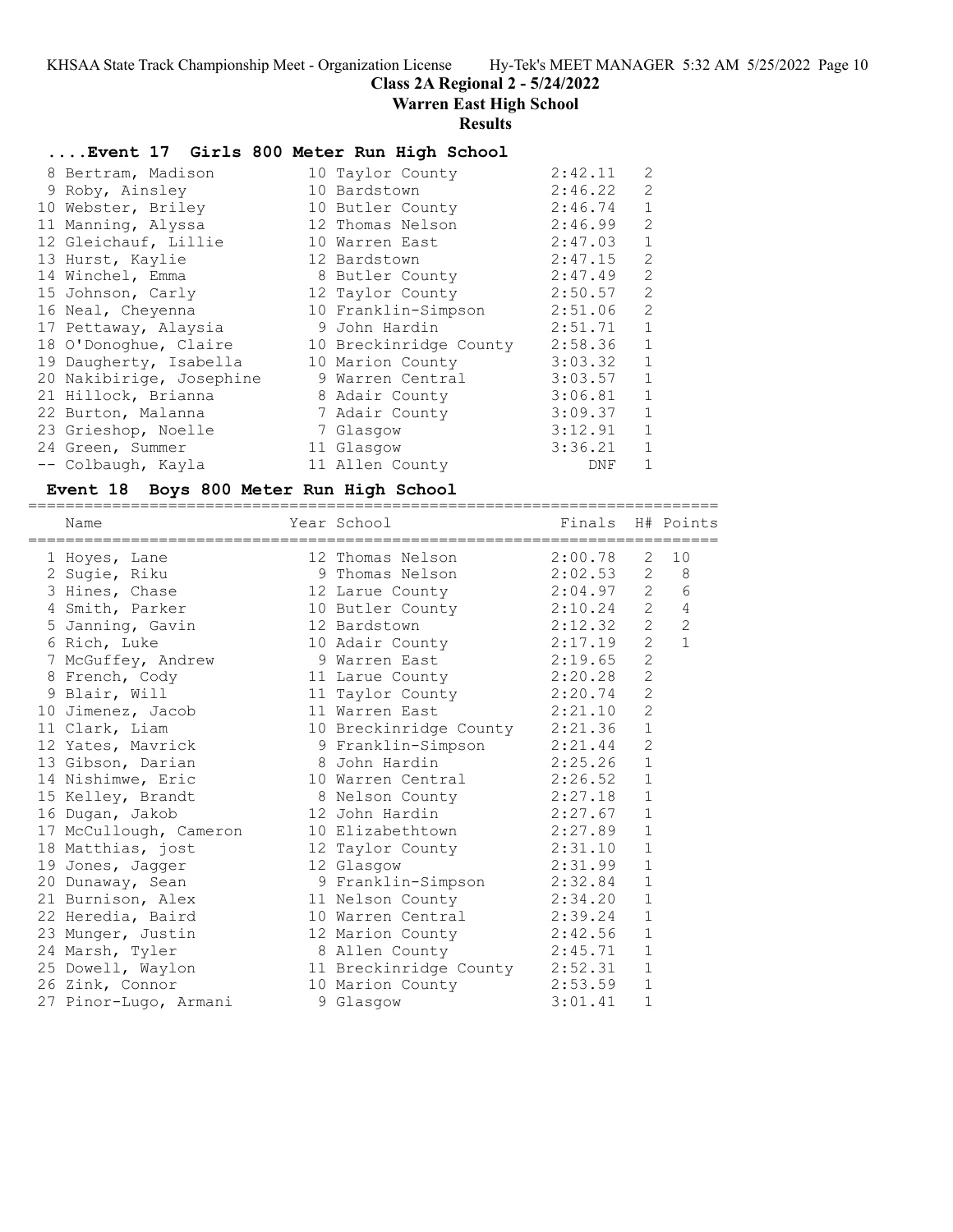# **Class 2A Regional 2 - 5/24/2022**

**Warren East High School**

# **Results**

# **Event 19 Girls 200 Meter Dash High School**

| Name                                             | Year School<br>-------------------- | Finals H# Points |                |                |
|--------------------------------------------------|-------------------------------------|------------------|----------------|----------------|
| 1 Bradley, Maryonna                              | 12 Glasgow                          | 26.16            | 5 <sub>1</sub> | 10             |
| 2 Rine, Makenna                                  | 10 Warren East                      | $26.67$ 5        |                | 8 <sup>8</sup> |
| 3 Thompson, Niah                                 | 11 Bardstown                        | 27.36 5          |                | 6              |
| 4 Blincoe, Tate                                  | 10 Bardstown                        | 27.49 5          |                | $\overline{4}$ |
| 5 Patrick, Scout 3 Larue County                  |                                     | 27.80            | 5              | $\overline{2}$ |
| 6 Reynolds, Kennedy 9 Hart County                |                                     | 27.84            | 4              | $\mathbf{1}$   |
| 7 Garcia, Noelle                                 | 9 Elizabethtown                     | 28.10            | 5              |                |
| 8 Goodman, Kieran                                | 9 Elizabethtown                     | 28.24            | 5              |                |
| 9 Stark, Cheyenne                                | 11 Warren East                      | 28.50            | $\overline{4}$ |                |
| 10 Grimes, Elizabeth 8 Breckinridge County 28.76 |                                     |                  | 5              |                |
| 11 Simmons, Ariana                               | 12 Warren Central 28.86             |                  | 3              |                |
| 12 Moore, Trinity                                | 11 John Hardin                      | 29.11            | 4              |                |
| 13 Grimes, Isabel                                | 12 Breckinridge County 29.54        |                  | 4              |                |
| 14 Rivera, Isabella                              | 10 Larue County                     | 29.83            | 4              |                |
| 15 Brown, Lyniah                                 | 9 Franklin-Simpson 30.14            |                  | 4              |                |
| 16 Stiles, Isabella                              | 10 Thomas Nelson                    | 30.28            | 3              |                |
| 17 Carter, Callie                                | 9 Taylor County                     | 30.32            | 3              |                |
| 18 Poland, Keely                                 | 10 Glasgow                          | 30.76            | $\overline{2}$ |                |
| 19 Brown, Mayatu                                 | 11 Adair County                     | 30.86            | 3              |                |
| 20 Bennett, Mackenzie                            | 12 Adair County                     | 31.26            | $\overline{c}$ |                |
| 21 Rosner, Victoria                              | 10 Taylor County 31.54              |                  | 2              |                |
| 22 Cundari, Adriana                              | 10 Hart County                      | 31.94            | $\overline{c}$ |                |
| 23 Cecil, Rowan                                  | 8 Marion County                     | 32.86            | $\overline{2}$ |                |

# **Event 20 Boys 200 Meter Dash High School**

| Name                 | Year School                    | Finals H# Points |                |                |
|----------------------|--------------------------------|------------------|----------------|----------------|
| 1 Morris, Josh       | 12 Butler County               | 22.24            | $5 -$          | 10             |
| 2 Williams, Kel      | 22.83<br>12 Bardstown          |                  | 5              | 8 <sup>8</sup> |
| 3 Phelps, Zach       | 12 Butler County               | 23.37 5 6        |                |                |
| 4 Adams, Donovan     | 12 Elizabethtown 23.40         |                  | 5 <sup>5</sup> | $\overline{4}$ |
| 5 Patterson, Deanglo | 11 Warren Central              | 23.68            | 5              | $\overline{c}$ |
| 6 Grant, Lane        | 9 Adair County 23.81           |                  | 5              | $\overline{1}$ |
| 7 Wootton, Tate      | 11 Larue County                | 24.00            | 5              |                |
| 8 Faison, Kavon      | 24.22<br>12 Warren East        |                  | 5              |                |
| 9 Green, Makyah      | 11 Elizabethtown               | 24.61            | 4              |                |
| 10 Wasson, Kaden     | 9 Adair County 1997-1997 24.75 |                  | 4              |                |
| 11 Williams, Dalyn   | 8 Taylor County 24.99          |                  | $\overline{2}$ |                |
| 12 Nealy, Zach       | 12 Franklin-Simpson 25.31      |                  | 3              |                |
| 13 Lawler, Ashton    | 12 John Hardin                 | 25.59            | 3              |                |
| 14 Martin, Ashton    | 12 Breckinridge County         | 25.59            | 3              |                |
| 15 Hatfield, Riley   | 9 Larue County                 | 25.80            | 4              |                |
| 16 Blair, Austin     | 11 Glasgow                     | 25.80            | $\overline{2}$ |                |
| 17 Barnes, Dalton    | 10 Thomas Nelson               | 26.49            | 3              |                |
| 18 Morris, Nathan    | 8 Marion County                | 26.60            | $\overline{2}$ |                |
| 19 Brown, Jabari     | 10 Franklin-Simpson            | 27.10            | $\overline{2}$ |                |
| 20 Palagi, Will      | 10 Marion County               | 27.83            | $\mathbf{2}$   |                |
| 21 Taylor, Kash      | 9 Allen County                 | 28.33            | $\mathbf{2}$   |                |
| 22 Mills, Darrion    | 9 Taylor County                | 28.60            | 3              |                |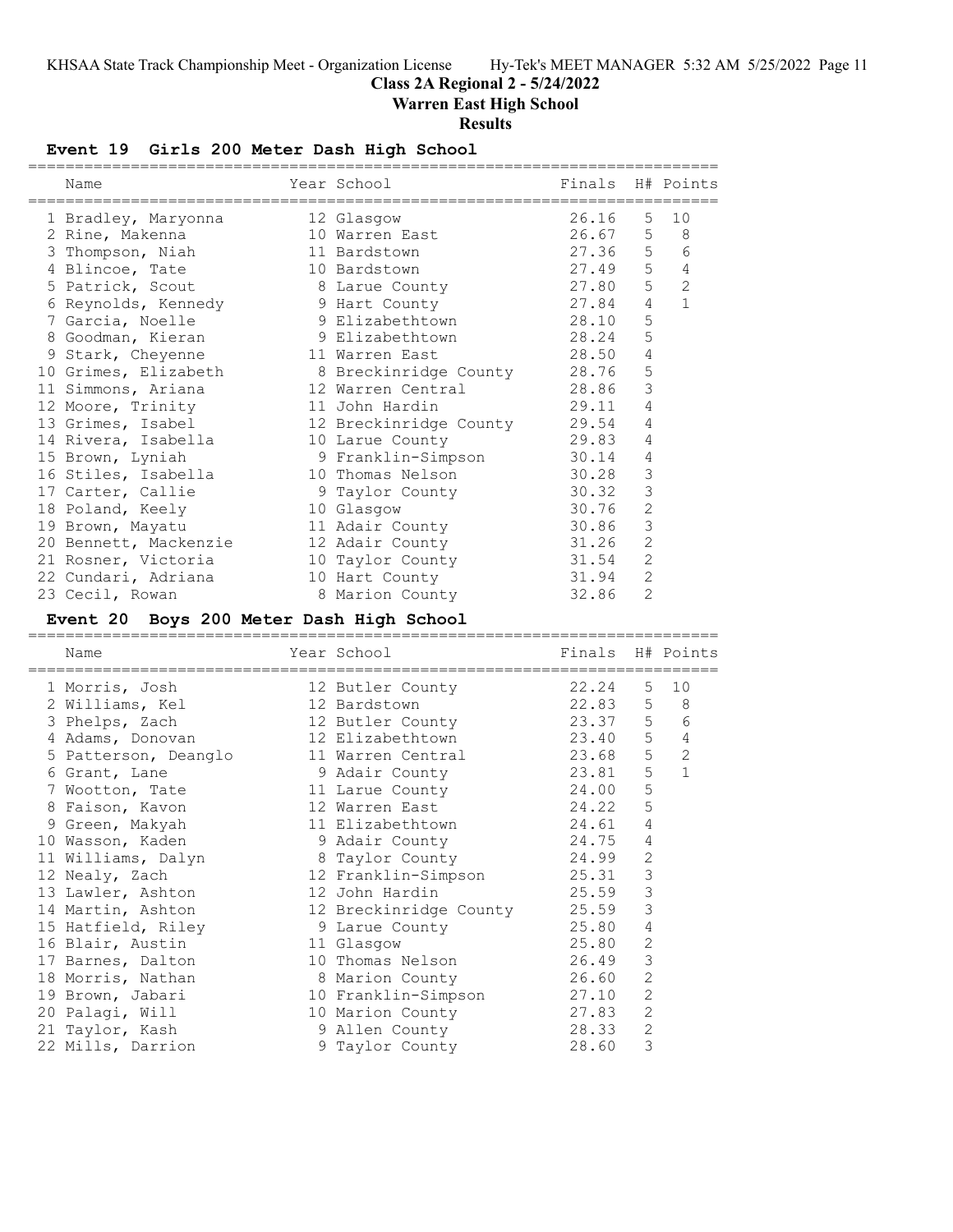**Class 2A Regional 2 - 5/24/2022**

**Warren East High School**

### **Results**

# **Event 21 Girls 3200 Meter Run High School**

| Name                   | Year School      | Finals   | Points        |
|------------------------|------------------|----------|---------------|
| 1 Johnson, Ella        | 11 Elizabethtown | 11:03.48 | 10            |
| 2 Day, Isabella        | 8 Larue County   | 12:05.83 | -8            |
| 3 Brittian, Christiana | 12 Nelson County | 12:28.52 | 6             |
| 4 Skaggs, Casey        | 12 Thomas Nelson | 12:50.30 | 4             |
| 5 Beckham, Molly       | 8 Warren East    | 12:59.50 | $\mathcal{L}$ |
| 6 McGuffey, Emma       | 12 Warren East   | 13:18.82 |               |
| 7 Jenson, Makenna      | 11 Taylor County | 13:19.42 |               |
| 8 Detre, Emily         | 9 Larue County   | 13:46.10 |               |
| 9 Perkins, Avery       | 7 Nelson County  | 14:12.72 |               |
| 10 Taylor, Harmony     | 9 Butler County  | 14:13.55 |               |
| 11 Chambers, Julie     | 8 Elizabethtown  | 14:19.39 |               |
| 12 Reynolds, Jenna     | 12 Taylor County | 14:24.31 |               |

### **Event 22 Boys 3200 Meter Run High School**

=======================================================================

| Name                   | Year School       | Finals   | Points        |
|------------------------|-------------------|----------|---------------|
| 1 Hoyes, Lane          | 12 Thomas Nelson  | 10:00.21 | 10            |
| 2 Sugie, Riku          | 9 Thomas Nelson   | 10:10.94 | 8             |
| 3 Hill, Eli            | 12 Bardstown      | 10:23.50 | 6             |
| 4 Hooten, Case         | 9 Butler County   | 11:02.32 | 4             |
| 5 Atwood, Konnor       | 11 John Hardin    | 11:22.60 | $\mathcal{L}$ |
| 6 Mausser, Adam        | 11 John Hardin    | 11:30.55 | 1             |
| 7 Sweazy, Landon       | 9 Nelson County   | 11:38.99 |               |
| 8 Springsteen, Harriss | 7 Elizabethtown   | 11:51.05 |               |
| 9 Druin, Jackson       | 9 Elizabethtown   | 12:16.60 |               |
| 10 Tucker, Witman      | 10 Taylor County  | 12:29.69 |               |
| 11 King, Kolt          | 7 Adair County    | 12:30.05 |               |
| 12 Shields, Jacob      | 8 Nelson County   | 12:37.11 |               |
| 13 Miller, Jacob       | 10 Warren East    | 13:19.13 |               |
| 14 Pasley, Landon      | 12 Warren Central | 13:20.88 |               |
| 15 Bullock, Weston     | 8 Adair County    | 13:38.96 |               |

### **Event 23 Girls 4x400 Meter Relay High School**

| School                 | Finals H# Points        |               |                |
|------------------------|-------------------------|---------------|----------------|
| 1 Breckinridge County  | $4:20.13$ 2 10          |               |                |
| 1) Denson, Tracey 11   | 2) Henning, Natalie 12  |               |                |
| 3) Grimes, Elizabeth 8 | 4) Grimes, Isabel 12    |               |                |
| 2 Elizabethtown        | $4:21.57$ 2             |               | 8              |
| 1) Goodman, Kieran 9   | 2) Gardner, Annelise 11 |               |                |
| 3) Musgrave, Emma 11   | 4) Cockerham, Jansen 11 |               |                |
| 3 Larue County         | $4:22.15$ 2             |               | 6              |
| 1) Gross, Laila 12     | 2) Patrick, Scout 8     |               |                |
| 3) Tucker, Ella 8      | 4) Dennis, Mia 9        |               |                |
| 4 John Hardin          | $4:27.15$ 2             |               |                |
| 1) Drain, Janiya 11    | 2) Hunt, Aaliyah 11     |               |                |
| 3) Tucker, Kiara 11    | 4) Williams, Laila 9    |               |                |
| 5 Bardstown            | 4:31.15                 | $\mathcal{L}$ | $\overline{2}$ |
| 1) Courtney, Miyah 8   | 2) Livers, Kadence 9    |               |                |
| 3) Smith, Ashleah 7    | 4) Buzick, Claire 7     |               |                |
| Warren Central         | 4:47.61                 |               |                |
|                        |                         |               |                |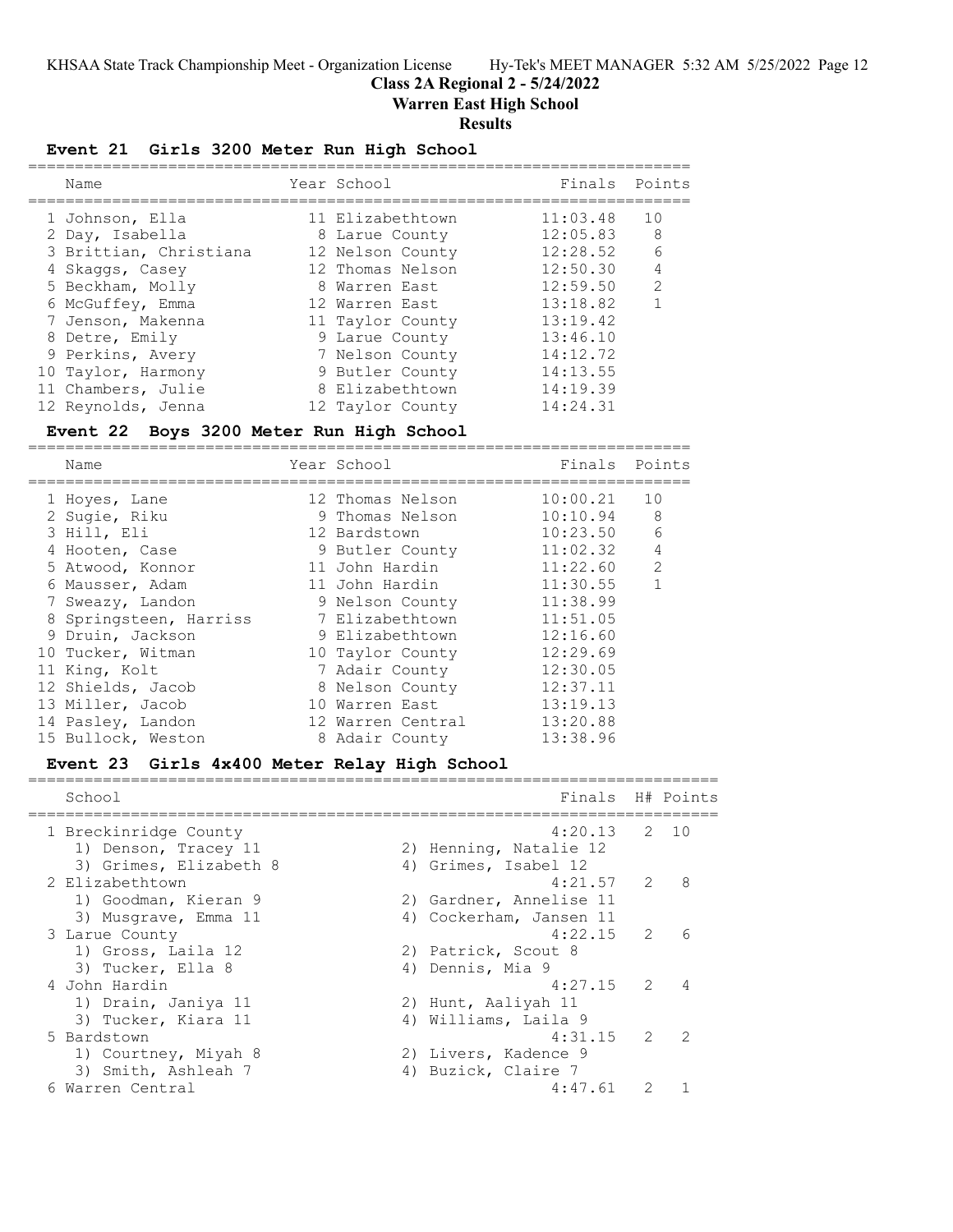### **Class 2A Regional 2 - 5/24/2022**

**Warren East High School**

#### **Results**

### **....Event 23 Girls 4x400 Meter Relay High School**

 1) Gaines, Jakaria 12 2) Simmons, Ariana 12 3) Meister, Maggie 10 (4) Cardillo, Mia 12 7 Warren East 4:52.99 1 1) Gleichauf, Lillie 10 (2) Lawson, Reagan 11 3) Stark, Cheyenne 11 4) Wolf, Hayden 9 8 Taylor County 6:03.66 1 1) Johnson, Allison 8 2) Johnson, Carly 12 3) Benningfield, Kayley 8 (4) Bertram, Madison 10 -- Butler County DQ 2 started outside zone 1) Chambers, Caroline 12 2) Moore, Bailey 9 3) Skaggs, Ann Marie 9 (4) Winchel, Emma 8 -- Nelson County DQ 2 started outside zone 1) Higdon, Maggie 11 and 2) Luce, Bella 11 3) Williams, Scarlettann 8 4) Carwile, Anna Claire 12

### **Event 24 Boys 4x400 Meter Relay High School**

========================================================================== School **Finals** H# Points ========================================================================== 1 Butler County 3:33.48 2 10 1) Phelps, Zach 12 2) Binion, Landon 12 3) Smith, Parker 10 4) Morris, Josh 12 2 Bardstown 3:44.80 2 8 1) Clay, Tayon 11 2) Janning, Gavin 12 3) Sizemore, Cole 10 (4) Tonge, Shannon 11 3 Warren East 3:45.38 2 6 1) Arterburn, Trent 10 2) Andrews, Isaiah 11 3) Sturgeon, Dustin 9 4) Dockery, Jacob 9 4 Thomas Nelson 3:47.48 2 4 1) Spalding, Colton 10 2) Middleton, Jackson 12 3) Smith, Zander 10 4) Chevalier, Thomas 10 5 Elizabethtown 3:48.45 2 2 1) Tompkins, Charles 11 (2) Silva, Aaron 11 3) Adams, Donovan 12 (4) Helton, Logan 12 6 Larue County 2012 12:53.25 2 1 1) Hines, Chase 12 2) French, Cody 11 3) Miller, Reed 12 4) Honaker, David 11 7 John Hardin 4:00.33 2 1) Lawrence, Carter 8 2) Rogers, Devon 12 3) Metcalf, Jessie 11 (4) Lawler, Ashton 12 8 Nelson County 2018 12:00 12:00 12:00 12:00 12:00 12:00 12:00 12:00 12:00 12:00 12:00 12:00 12:00 12:00 12:00 12:00 12:00 12:00 12:00 12:00 12:00 12:00 12:00 12:00 12:00 12:00 12:00 12:00 12:00 12:00 12:00 12:00 12:00 12: 1) Dossett, Alex 12 2) Roswell, Riley 10 3) Spalding, Conner 12 (4) Leabow, Tyler 10 9 Breckinridge County 4:19.86 2 1) Clark, Liam 10 2) Lucas, Shane 10 3) Frazier, Ryan 10 (4) Dowell, Waylon 11

### **Event 43 Mixed 2x50 Meter Relay Unified**

| School                                                                      |                         |  | Finals                                                          |
|-----------------------------------------------------------------------------|-------------------------|--|-----------------------------------------------------------------|
| 1 Bardstown 'D'<br>1) Crume, Stiles 8<br>2 Bardstown<br>1) Hurst, Kaylie 12 | $\overline{\mathbf{R}}$ |  | 18.25<br>2) Wright, Shamya 8<br>1833<br>2) Woodcock, Michelle 9 |